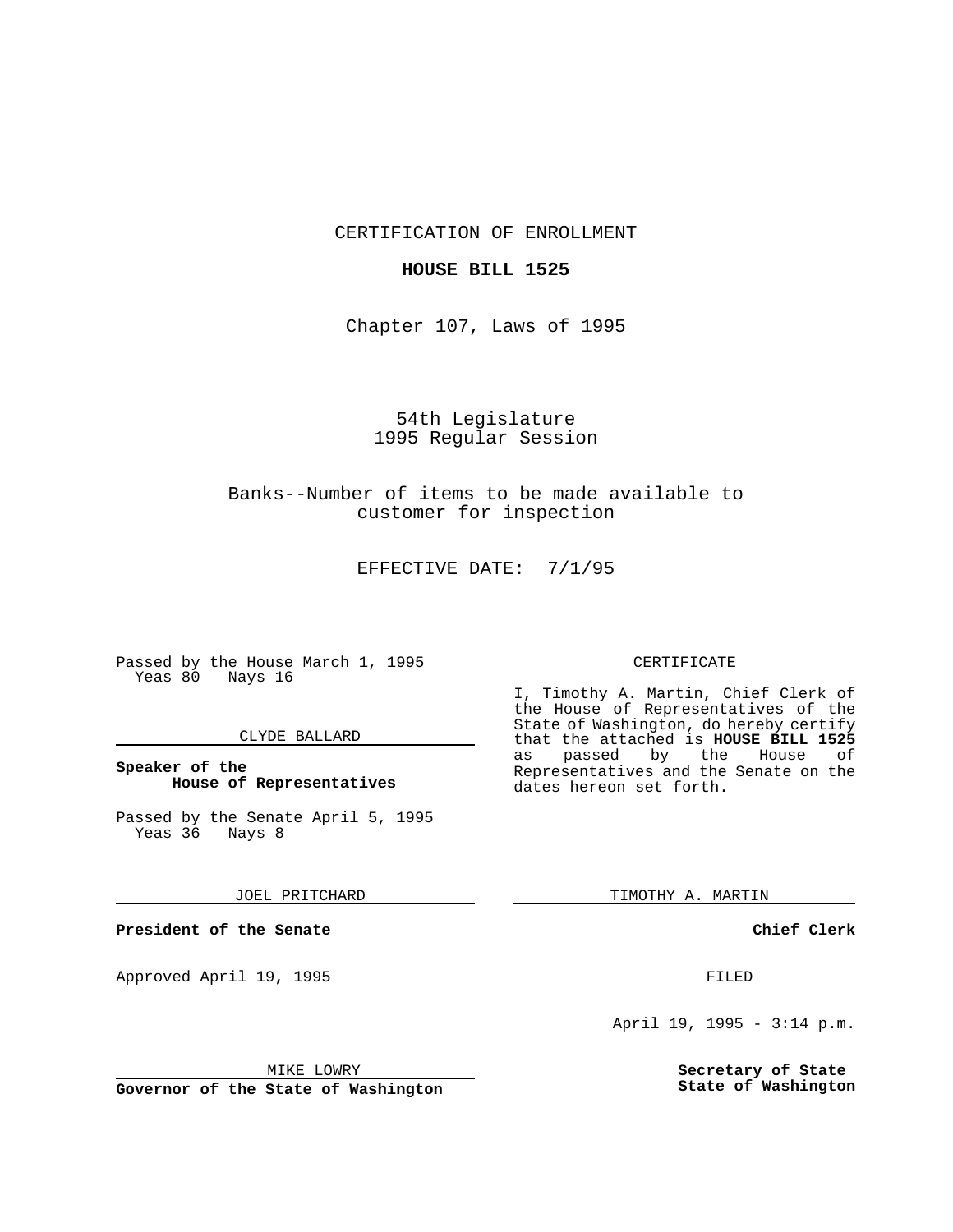# **HOUSE BILL 1525** \_\_\_\_\_\_\_\_\_\_\_\_\_\_\_\_\_\_\_\_\_\_\_\_\_\_\_\_\_\_\_\_\_\_\_\_\_\_\_\_\_\_\_\_\_\_

\_\_\_\_\_\_\_\_\_\_\_\_\_\_\_\_\_\_\_\_\_\_\_\_\_\_\_\_\_\_\_\_\_\_\_\_\_\_\_\_\_\_\_\_\_\_\_

Passed Legislature - 1995 Regular Session

**State of Washington 54th Legislature 1995 Regular Session**

**By** Representatives L. Thomas, Beeksma, Benton, Smith and McMahan

\_

Read first time 01/30/95. Referred to Committee on Financial Institutions & Insurance.

 AN ACT Relating to information provided by banks for customers' examination of negotiable instruments; amending RCW 62A.4-406; providing an effective date; and declaring an emergency.

BE IT ENACTED BY THE LEGISLATURE OF THE STATE OF WASHINGTON:

 **Sec. 1.** RCW 62A.4-406 and 1993 c 229 s 111 are each amended to read as follows:

 (a) A bank that sends or makes available to a customer a statement of account showing payment of items for the account shall either return or make available to the customer the items paid, copies of the items paid, or provide information in the statement of account sufficient to allow the customer reasonably to identify the items paid. Until January 1, 1998, the statement of account provides sufficient information if the item is described by item number, amount, and date of payment. If the bank does not return the items paid or copies of the items paid, it shall provide in the statement of account the telephone number that the customer may call to request an item or copy of an item pursuant to subsection (b) of this section.

 (b) If the items are not returned to the customer, the person retaining the items shall either retain the items or, if the items are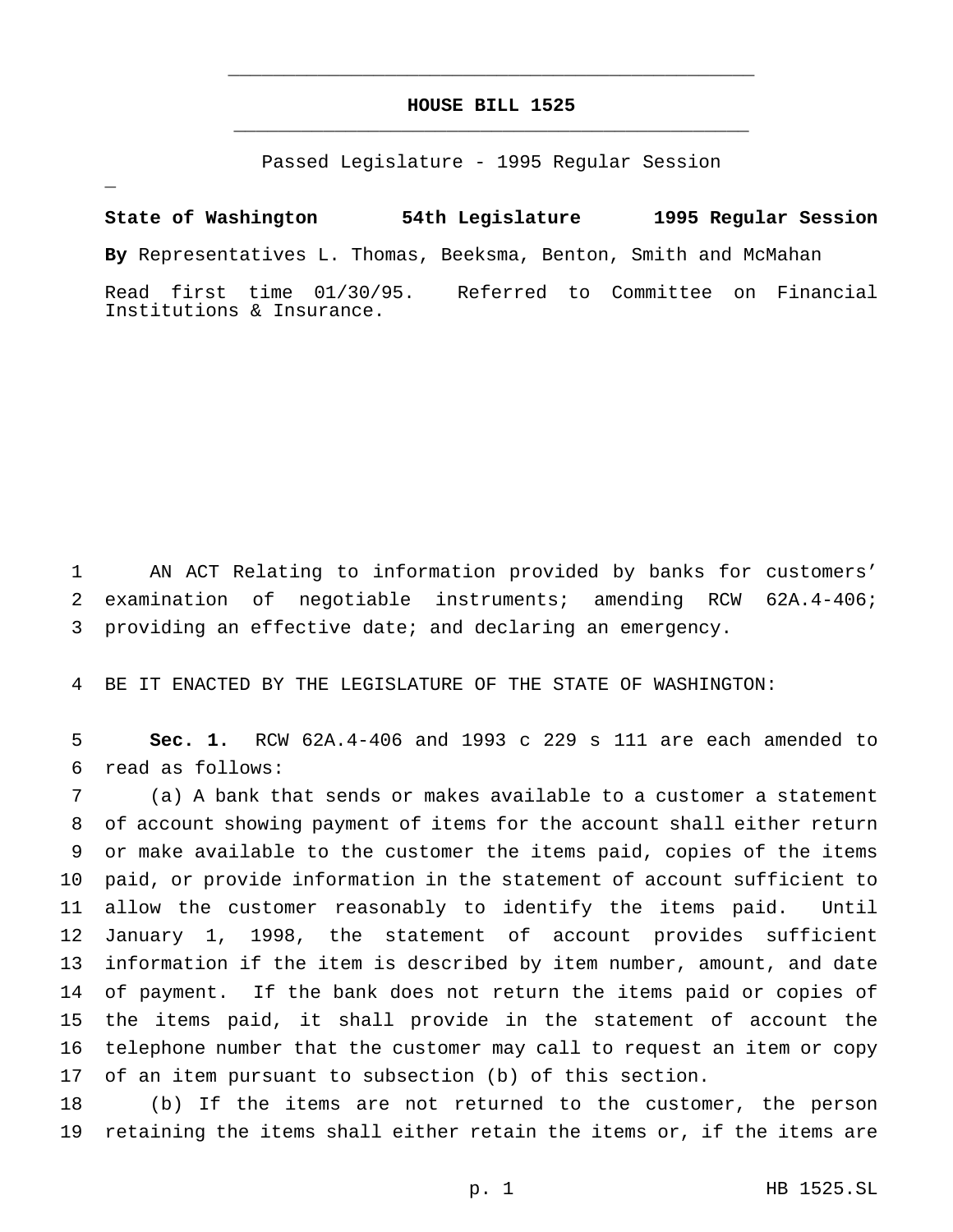destroyed, maintain the capacity to furnish legible copies of the items until the expiration of seven years after receipt of the items. A customer may request an item from the bank that paid the item, and that bank must provide in a reasonable time either the item or, if the item has been destroyed or is not otherwise obtainable, a legible copy of the item. A bank shall provide, upon request and without charge to the 7 customer, at least ((five)) two items or copies of items with respect to each statement of account sent to the customer. A bank may charge fees for additional items or copies of items in accordance with RCW 30.22.230. Requests for ten items or less shall be processed and completed within ten business days.

 (c) If a bank sends or makes available a statement of account or items pursuant to subsection (a), the customer must exercise reasonable promptness in examining the statement or the items to determine whether any payment was not authorized because of an alteration of an item or because a purported signature by or on behalf of the customer was not authorized. If, based on the statement or items provided, the customer should reasonably have discovered the unauthorized payment, the customer must promptly notify the bank of the relevant facts.

 (d) If the bank proves that the customer, failed with respect to an item, to comply with the duties imposed on the customer by subsection (c) the customer is precluded from asserting against the bank:

 (1) The customer's unauthorized signature or any alteration on the item, if the bank also proves that it suffered a loss by reason of the failure; and

 (2) The customer's unauthorized signature or alteration by the same wrong-doer on any other item paid in good faith by the bank if the payment was made before the bank received notice from the customer of the unauthorized signature or alteration and after the customer had been afforded a reasonable period of time, not exceeding thirty days, in which to examine the item or statement of account and notify the bank.

 (e) If subsection (d) applies and the customer proves that the bank failed to exercise ordinary care in paying the item and that the failure substantially contributed to loss, the loss is allocated between the customer precluded and the bank asserting the preclusion according to the extent to which the failure of the customer to comply with subsection (c) and the failure of the bank to exercise ordinary care contributed to the loss. If the customer proves that the bank did